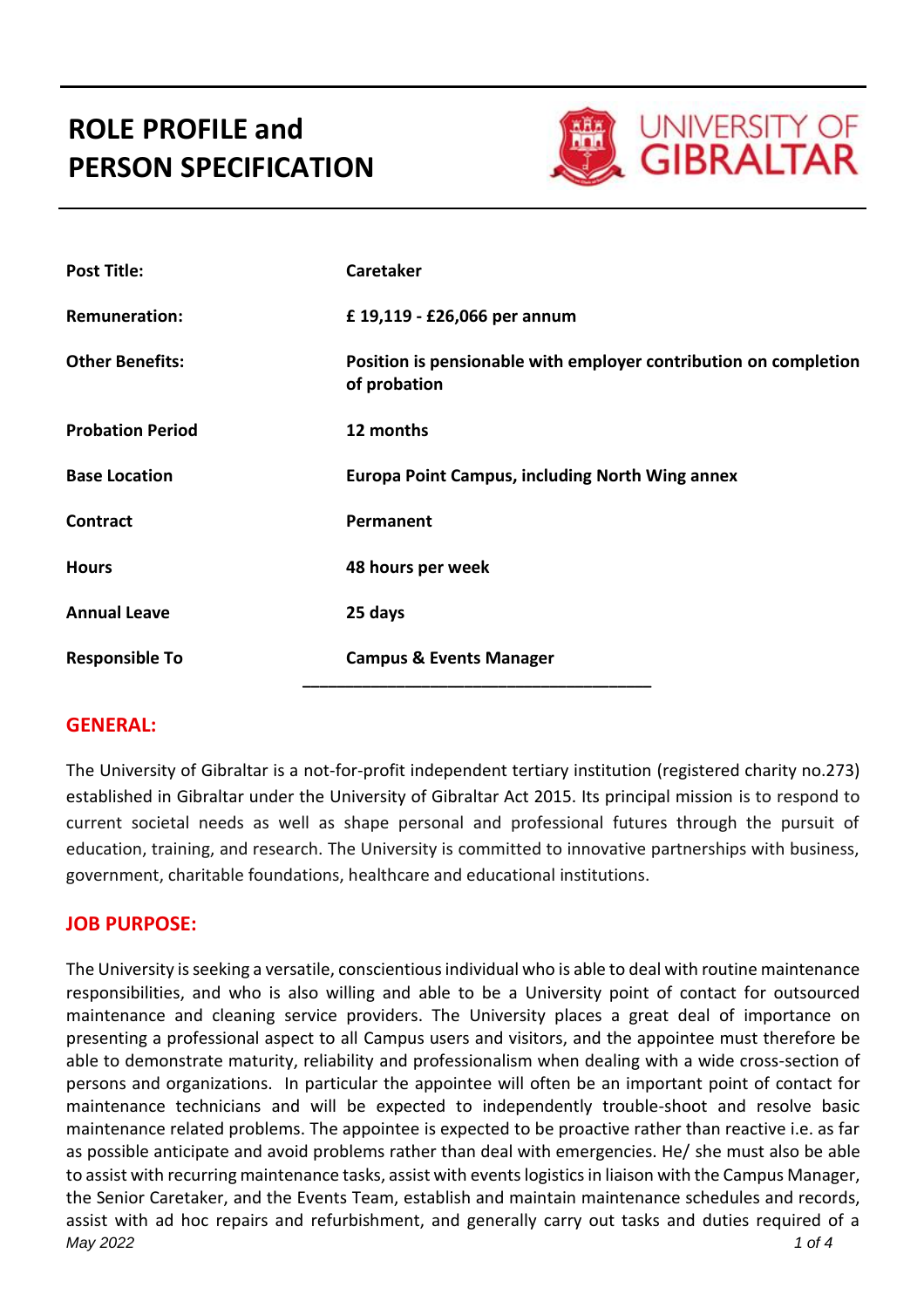caretaker/ handyman. A good standard of numeracy, and written and spoken English, is essential. Fluency in Spanish would also be an asset. We are looking for a hardworking, highly organized individual who thrives in a busy environment and understands and shares the same values and goals of the University. This is a broad role where no two days will be the same, and where some days may be longer than others.

## **MAIN DUTIES AND RESPONSIBILITIES**

To support the day to day activities of the Campus Manager or as directed by the Campus Manager, and the Senior Caretaker or as directed by the Senior Caretaker, in relation to repairs, maintenance, event management, and facilitation of ongoing student activities at the Campus, including but not limited to the following;

- Undertake routine recurring works in respect of maintenance, repairs, and general caretaker/ handyman tasks.
- Liaise with outsourced services providers/ contract workers and any official agency inspectors that may be on site.
- Be mindful at all times of health and safety requirements, in keeping with the HR and Employee Handbook.
- Ensure the most efficient and cost effective utilisation of relevant resources, consistent with acceptable product quality.
- Assist other teams to obtain relevant information/ documentation on costs and records of maintenance/minor works undertaken.
- Carry out checks to ensure that externally sourced works are carried out to a satisfactory standard.
- Create and maintain a schedule of regular maintenance work.
- Ongoing monitoring of use of Campus facilities.
- Monitor the condition of equipment, furniture and fittings to ensure compliance with relevant standards of safety and comfort.
- Arrange for replacement and repairs of equipment, furniture and fittings as and when required.
- Monitor facilities for any damage caused by students or other Campus users.
- Assist to maintain safe and comfortable conditions within the Campus for all staff, students and visitors.
- Maintain safe working practices at all times and in all areas.
- Assist with carrying out risk assessments and document the same when required.
- Oversee the supply and use of safety equipment.
- Assist in connection with any equipment that may pose a hazard, such as scaffolding, or equipment used by in-house staff or contracted workforce.
- Assist with ensuring all alarms and equipment are regularly tested as required under current regulations, and in particular assist with organising the testing of fire alarms and assist with keeping records of the same.
- Assist with arranging and carrying out regular maintenance of fire alarms and equipment.
- Assist with ensuring observance of Campus security procedures in relation to staff, students and premises.
- Purchase of materials as required for repairs, refurbishment and maintenance activities.
- Be responsible for the setting up of rooms and lifting and moving of furniture, which may involve laying out/arranging furniture as requested for conferences, exams, teaching and any other authorised Campus activity.
- Collection and delivery of goods.
- Assist with planning and implementation of special repairs, refurbishment, and maintenance projects, or other ad hoc estate management projects as directed by the Campus Manager or the Senior Caretaker.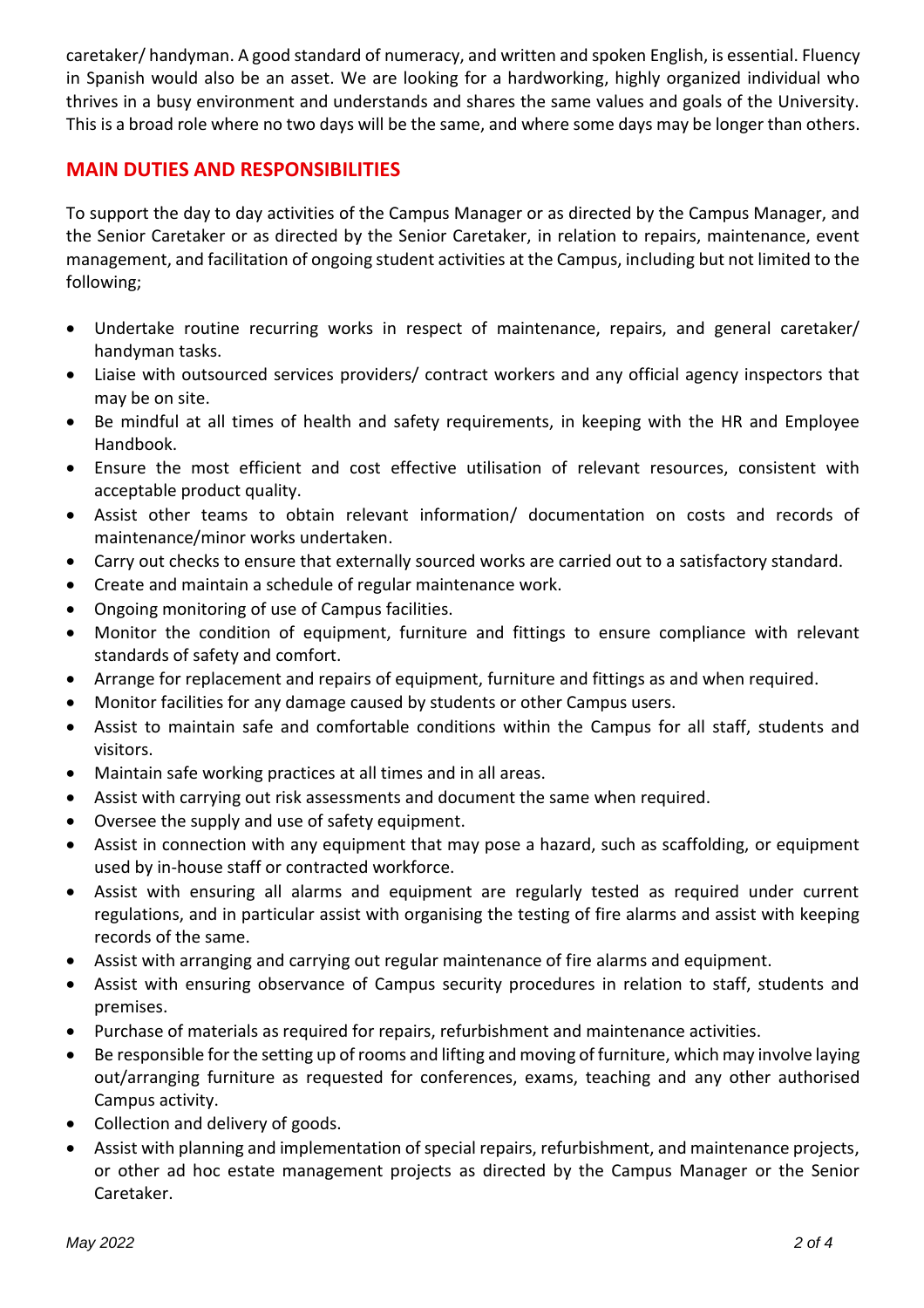Attend and work as normal during all University closure days falling between Christmas and New Year i.e. on days that are not Saturdays, Sundays or public holidays. The equivalent time off work of up to 5 days will be taken in full immediately after the University re-opens. If the University closure period is less than 5 days and the balance is added to staff annual leave entitlement, the same number of days off work will be taken after the University re-opens and the same addition to annual leave entitlement will be given to ensure equal treatment to other staff.

### **Other:**

- Actively promote the mission and values of the University.
- Act ethically and uphold University's sustainability commitment at all times.
- Work within the Health, Safety and Welfare at Work Act 1999; fulfilling their legal duty to take responsible care for health and safety both for themselves and others who may be affected by their actions.
- Support the University's major events such as Foundation Day, Beacon Lectures, open days, applicant days, interviews, clearing and other key events.
- Ensure that the highest standards of professional performance are maintained.
- Promote equal opportunities, diversity and inclusion in the work of the University.
- Ensure compliance with relevant legislation and statutory codes of practice, as advised.
- Participate in the University's performance review and appraisal processes.
- Ensure all University policies are implemented within the remit of this post.
- Undertake any other duties and responsibilities, commensurate with the grade of the post, properly directed by the line manager. These variations will not change the general character of the post or the level of responsibility entailed.

A more detailed summary of essential and desirable attributes appears below and forms part of this position description, which is a guide to the work the post holder will initially be required to undertake. It may be amended from time to time to meet changing circumstances by mutual agreement. It is expected the job description will be regularly reviewed by the post holder and line-manager. These discussions will normally take place during the annual Staff Development and Performance Review (SDPR). Although the base location is as shown, the role holder may be required to work on any University site or associate campus.

| <b>PERSON</b><br><b>SPECIFICATION</b>                                        | <b>Essential [E]</b>                                                                                                                 | <b>Desirable [D]</b>                                                                                                  |
|------------------------------------------------------------------------------|--------------------------------------------------------------------------------------------------------------------------------------|-----------------------------------------------------------------------------------------------------------------------|
| <b>Qualifications</b><br>and/or<br><b>Professional</b><br><b>Development</b> | Successful completion of recognised short<br>courses related to health & safety/fire<br>safety<br>Clean driving licence<br>$\bullet$ | 5 GCSEs, including<br>$\bullet$<br>English Language and<br>Mathematics at Grade C<br>or above, or their<br>equivalent |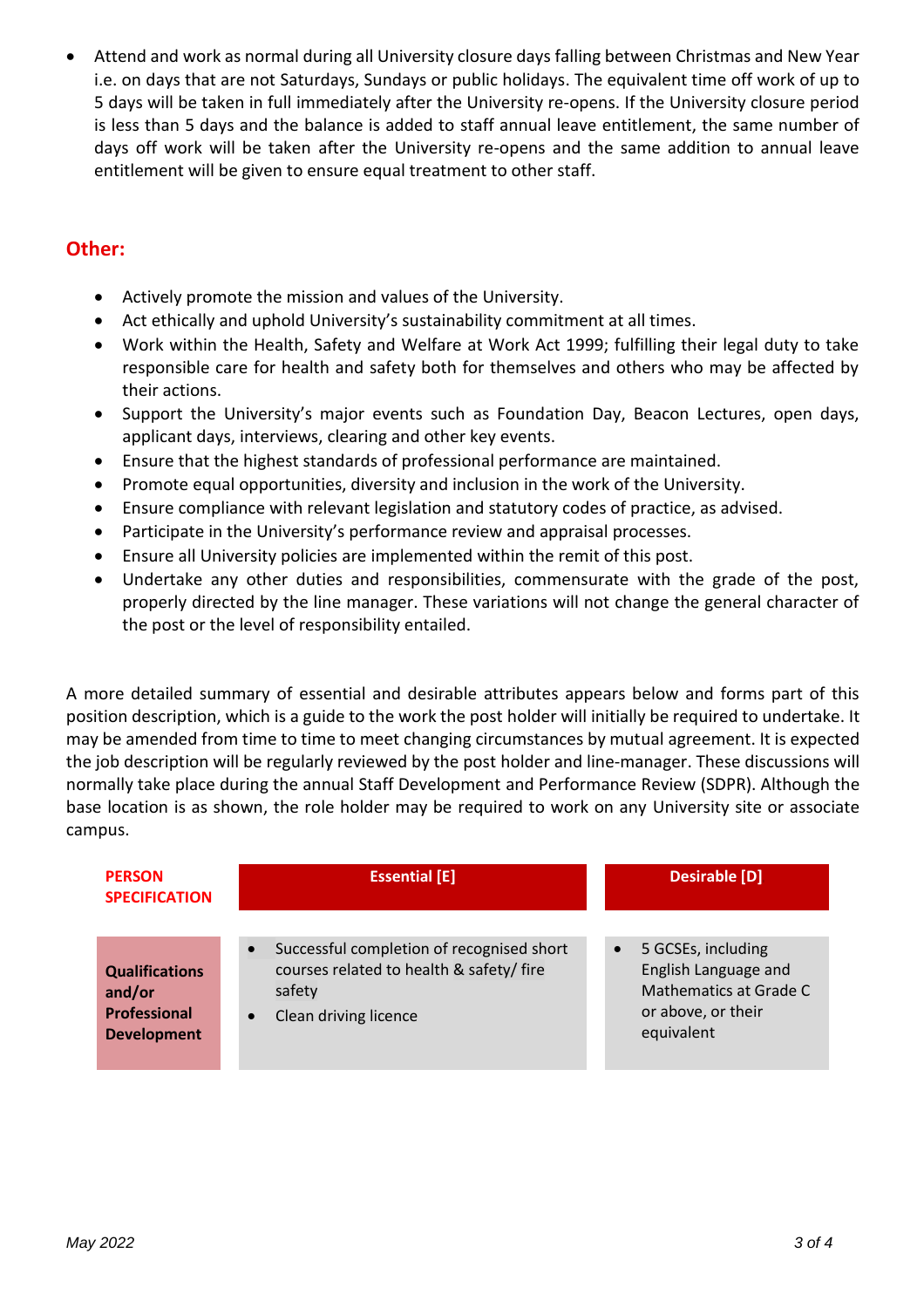| <b>Previous</b><br><b>Experience</b>                | Evidence of previous experience carrying<br>$\bullet$<br>out a similar role<br>Experience of working in an environment<br>$\bullet$<br>with a high degree of customer contact<br>General maintenance and repair<br>experience                                                                                                                                                                                                                                                                                                                                                                                                                                                                                                                                                                  | Experience of working in<br>an educational<br>environment |
|-----------------------------------------------------|------------------------------------------------------------------------------------------------------------------------------------------------------------------------------------------------------------------------------------------------------------------------------------------------------------------------------------------------------------------------------------------------------------------------------------------------------------------------------------------------------------------------------------------------------------------------------------------------------------------------------------------------------------------------------------------------------------------------------------------------------------------------------------------------|-----------------------------------------------------------|
| Knowledge,<br><b>Skills and</b><br><b>Abilities</b> | Good interpersonal and communication<br>skills, both written and oral<br>Ability to work consistently under pressure,<br>$\bullet$<br>prioritise work and meet deadlines<br>Good handyman skills including being able<br>$\bullet$<br>to respond to occasional maintenance<br>emergencies<br>Ability to work effectively as a team<br>member, and to develop effective working<br>relationships<br>Reliability and attention to detail, need for<br>$\bullet$<br>minimum supervision and ability to meet<br>deadlines.<br>Acceptable level of IT skills (including use<br>of Word, Excel, Zoom).<br>Able to understand own strengths as well<br>as areas which need further development,<br>and actively strive to develop professional<br>capabilities and improve University<br>performance. |                                                           |
| <b>Values and</b><br><b>Principles</b>              | Commitment to the University's values and<br>strategic objectives.<br>Strong commitment to, and understanding<br>of, the principles of equality, diversity and<br>inclusion.<br>Meticulous attention to detail.<br>Commitment to playing a role in helping<br>the University deliver its responsibilities for<br>student experience.<br>Good team player but able to take<br>$\bullet$<br>initiative, exercising due tact and<br>judgement.<br>Ability to deal sensitively with confidential<br>issues.<br>Ability to demonstrate sound judgement in<br>decision-making.                                                                                                                                                                                                                       |                                                           |